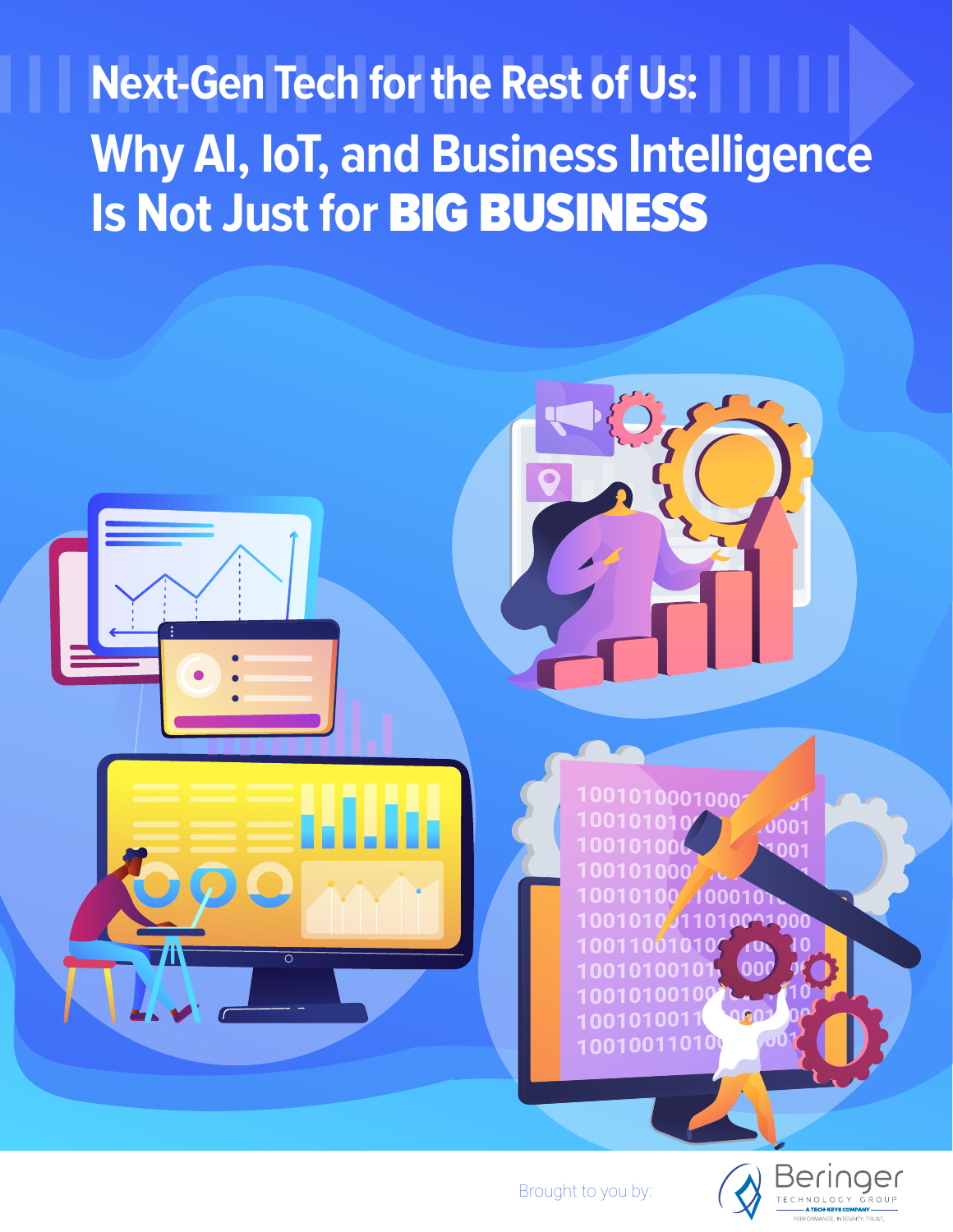# Next-Gen Tech for the Rest of Us: Why AI, IoT, and Business Intelligence Is Not Just for Big Business

**Connecting people, processes, and customers through digital highways has become a foundation for doing business—not just for big business, but for EVERY business**. There is no longer any question that digital transformation is necessary for survival, but what does that mean for your small or mid-size organization's culture, processes, and operations? **How, specifically, can you take advantage of the next generation of technology?**

In this whitepaper, we'll help you understand the technologies that larger organizations use to serve customers better, control costs, support remote workforces and more. We'll provide examples of how companies could **use AI (Artificial Intelligence), IoT (Internet of Things) and other next-gen tech to level the playing field with larger competitors.** Since most of the applications that support these technologies are delivered through the cloud, you can achieve results quickly without overwhelming investments. Let's think big and build for the future.



# **Contents**

- **[Engage through artificial intelligence](#page-2-0)**
- **Be proactive with loT**
- **[Understand through data analytics](#page-4-0)**
- **[Modernize with intelligent operations](#page-5-0)**
- **[Automate through workflows](#page-6-0)**
- **[Experience with virtual reality](#page-7-0)**
- **[Empower employees with information](#page-8-0)**

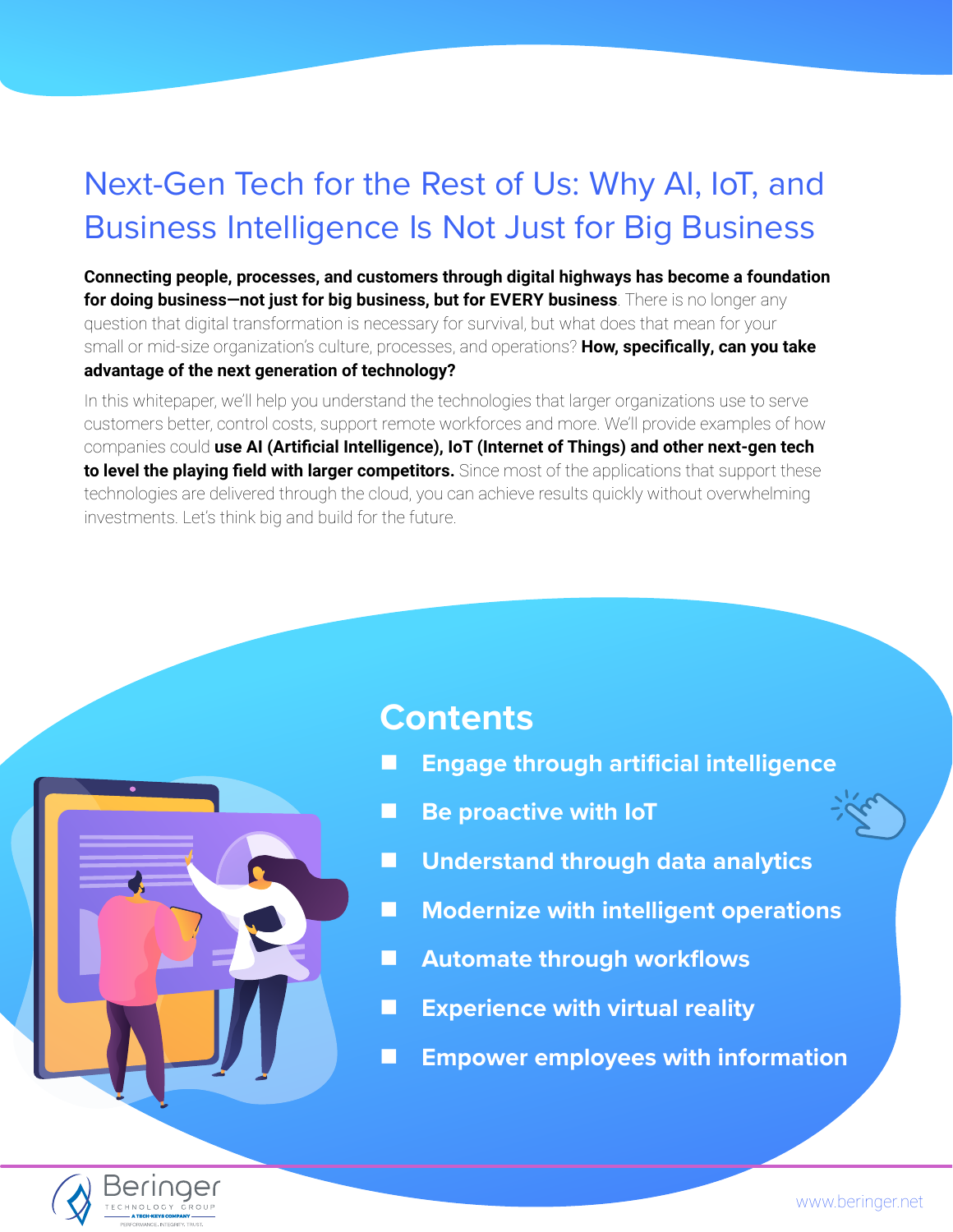# <span id="page-2-0"></span>Engage through artificial intelligence

Today, every organization is collecting data from the many transactions, interactions and processes that support daily operations. That data can be harnessed, augmented and analyzed to help you better understand and engage with your customers. Many software applications include powerful artificial intelligence (AI) engines that interpret data in context, providing deeper insights than simple reporting can offer.

#### **Accelerate the sales process**

Your CRM software contains a historical record of how every lead has progressed through the sales process. Using AI, the software can predict the outcomes of new leads based on a multitude of factors and guide sales reps to focus efforts on the leads most likely to close.



# **Keep sales people focused**

Using AI, your system can collect information about leads in process and build an activity plan for your sales team. By collecting data from historic records as well as outside sources—like LinkedIn-your CRM system can gather background automatically and recommend next steps.

### **Empower service agents**

Service agents can manage cases faster and provide more personalized service with relevant information, resources and complete customer context delivered to them through AI. Your CRM system can proactively deliver history, product information, and recommendations to your agents so they can resolve common issues quickly and provide service experiences your customers will rave about.

#### An online sports equipment retailer uses a chatbot to identify the interests of

**Personalized experiences**

website visitors and match sales agents with specialized knowledge. While the agent is chatting, product suggestions are surfaced to help guide the conversation.

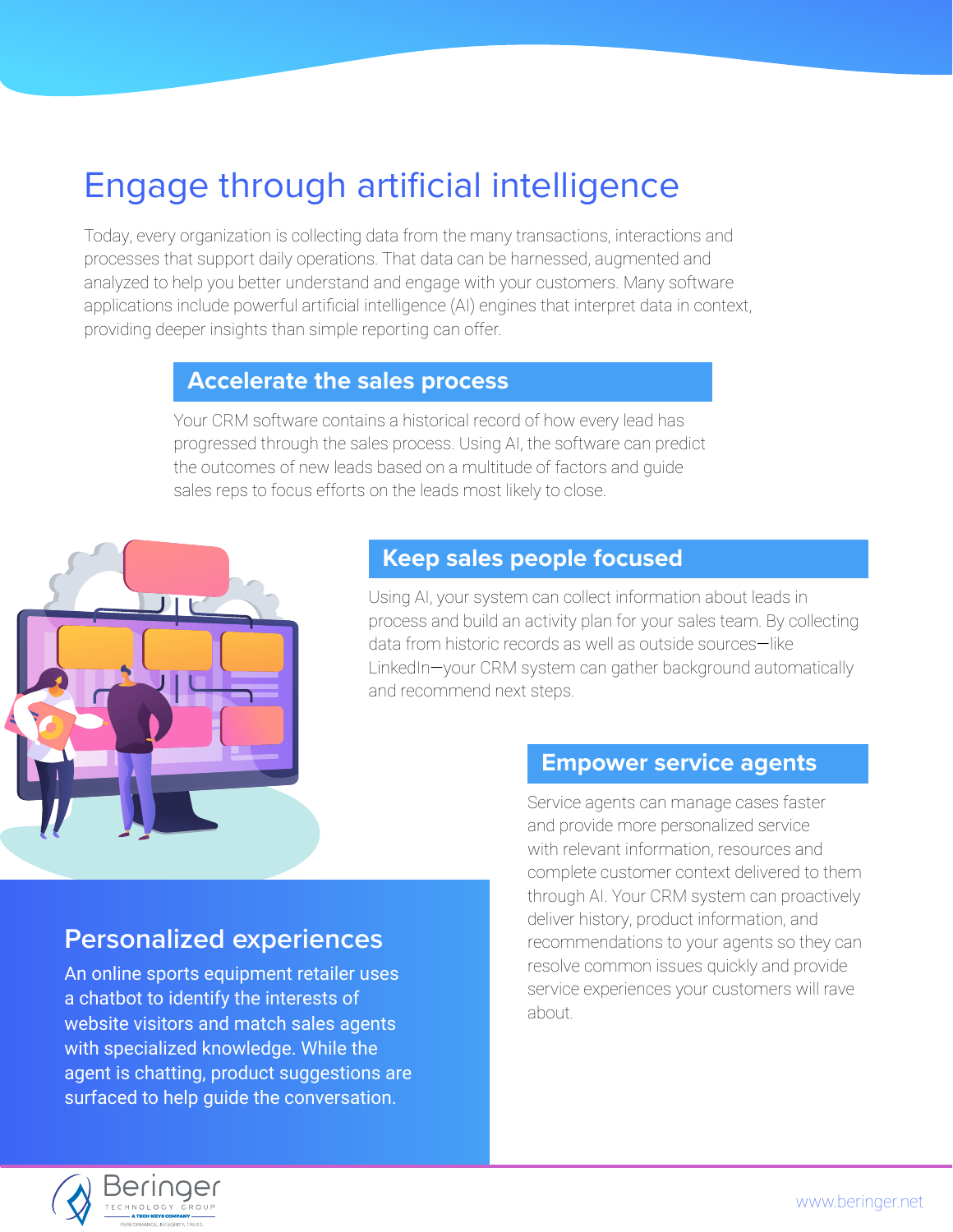# <span id="page-3-0"></span>Be proactive with IoT

The IoT (Internet of Things) is the network of machines, devices, and equipment embedded with sensors to collect and transmit data on activity and performance. Using various software applications, organizations use IoT data to diagnose, schedule, maintain, and manage assets.

### **Maintain equipment**

Through IoT, you can monitor machines and equipment to take a proactive approach to maintenance and troubleshooting. Using IoT sensor data, your ERP system can use predictive service models to schedule maintenance based on usage or time.

### **Fix problems proactively**

Sensor data tracked in ERP can send alerts when there is a potential problem in equipment, allowing you to reduce machine downtime with early intervention. If service people must go on site to fix equipment, IoT can provide information on which parts and tools the technician will need to resolve the issue.

### **Control remote environments**

Companies such as property owners, manufacturers, and distributors that have to maintain light, temperature and other environmental factors in remote locations can use IoT to maintain consistency. From ensuring areas are properly lighted for safety to keeping machinery at an optimum temperature, IoT data can be monitored through ERP systems that send alerts when there is a problem.



# **Remote service**

An oil well service company uses IoT to monitor well equipment across large areas. Equipment is monitored 24x7 with alerts sent to repair teams when there is a problem. In some cases technicians can make adjustments to equipment remotely to fix the issues. When technicians do have to go to the location, they have a better understanding of the parts and tools they will need.

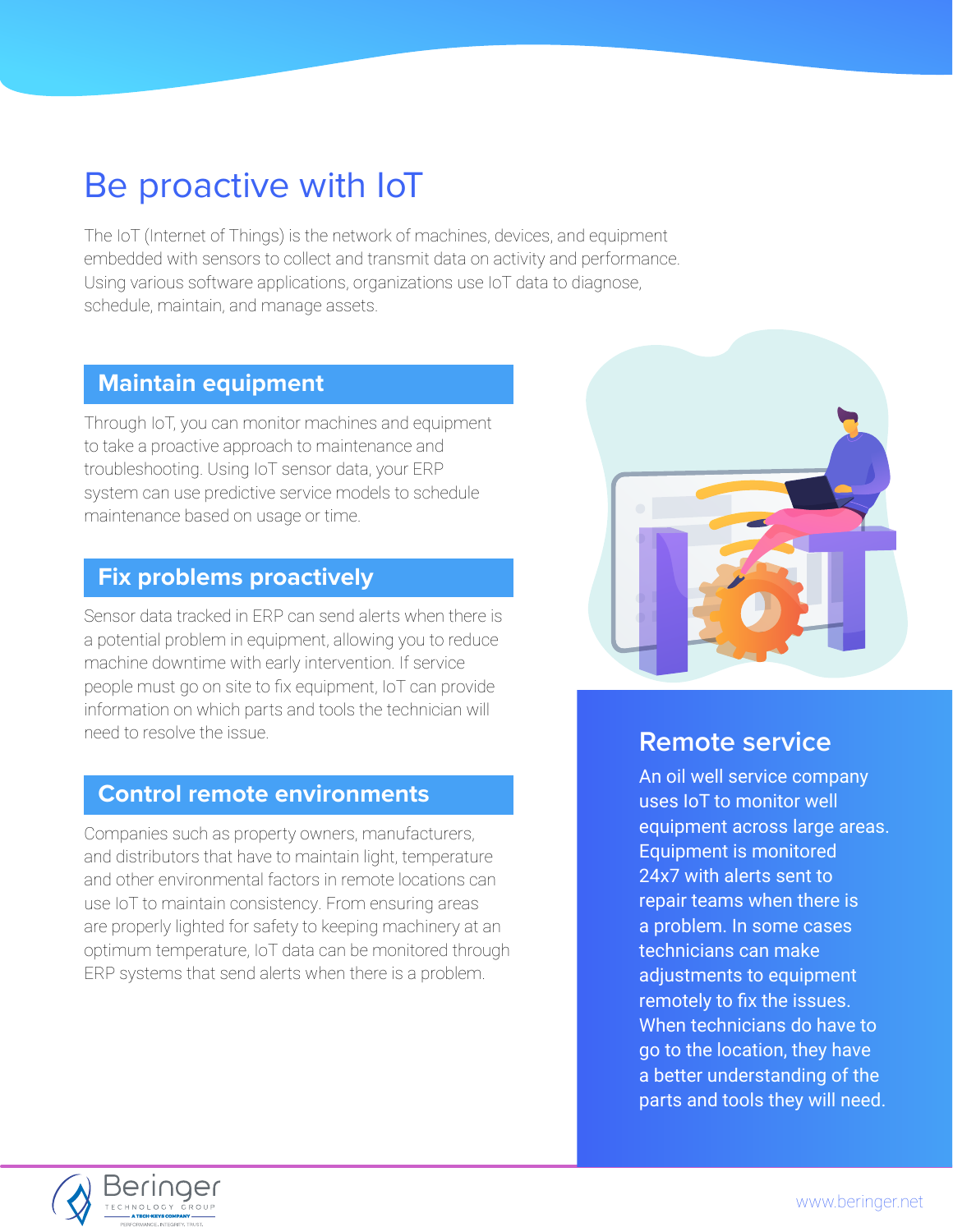# <span id="page-4-0"></span>Understand through data analytics

With the abundance of data collected by organizations today, it's easy to "not see the forest for the trees." To take control and parse out useful information, your organization needs to connect systems, like CRM and accounting, through the cloud in order to centralize data. With data combined from across the organization, you can develop and monitor key metrics to predict customer behaviors, measure employee performance, reduce operational costs, and much more.

### **Anticipate customer preferences**

Analysis of historical and trending buying patterns and preferences can provide valuable insights into customer behavior. Through data analytics, you can predict which products customers are more likely to buy next based on previous purchases. These insights allow you to improve marketing effectiveness through education and promotions.



### **Deliver products proactively**

You can use data to understand customer interests and design products and services to fill emerging markets. By combining data from both internal and external sources, like social sites, you can get more insight into the challenges your customers face and create innovative products or services to solve them.

### **Uncover hidden potential**

Through data analytics, your organization can identify sales trends across product groups, service lines, and locations. With better forecasts, you can match inventory levels to meet local demand, assign technicians where their skills are most needed, or launch promotions to clear out products on the decline.

# **Forecasting for profits**

A coffee store chain links drive-thru sales forecasts with upcoming weather forecasts to adjust inventory and staffing. On rainy days drive-thru volume will be much higher because people don't want to leave their car.

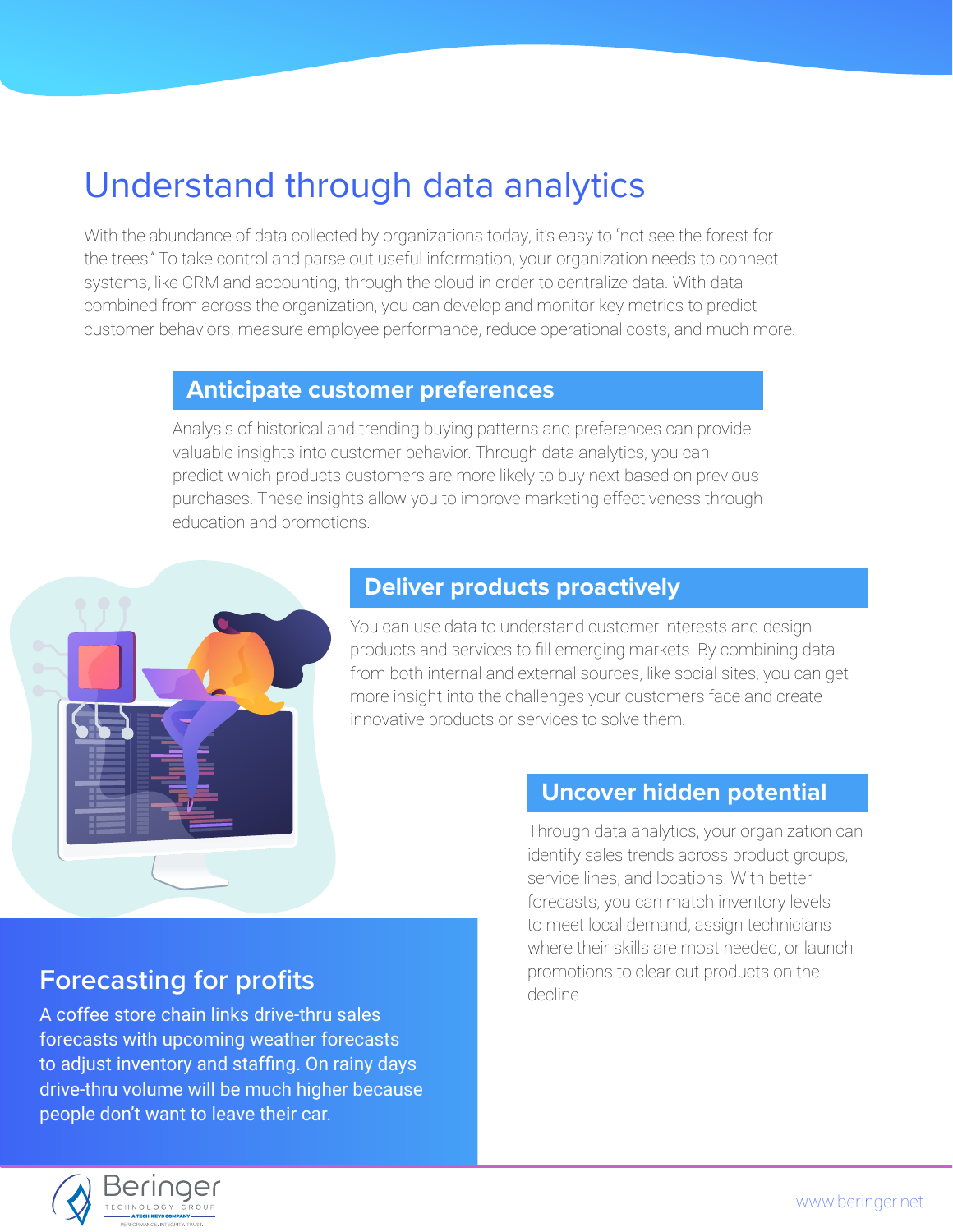# <span id="page-5-0"></span>Modernize with intelligent operations

With unified systems and data, your organizations can make better-informed, intelligent decisions. Instead of reacting to challenges, you can look ahead to predict outcomes and take corrective action. Intelligent operations apply data analytics, machine learning, and AI to deliver complete information—with context and relevance—to the people who need it.

### **Optimize operations**

Distributors and manufacturers depend on balancing many resources and processes to schedule their output. Spreadsheets and "gut feelings" can't handle the complex matrix of known factors, let alone the unexpected ones like delayed parts or equipment breakdown. Through intelligent operations, your connected systems can collect and analyze all the elements needed to reschedule and determine the best way forward.

### **Give managers relevant data**

When managers have a holistic view of relevant data that connects their business unit's systems, they can make better-informed decisions. With unified data, delivered through dashboards, managers can optimize operations, empower their teams and better serve customers. Custom-tailored dashboards incorporate analytic insights to help managers see behind the numbers.

# **Track orders from end-to-end**

With timely, accurate data shared across functions, your organization can monitor and report on the status of orders—and all the resources needed to complete them—at every step of the way. From inventory status to production scheduling to shipping details, connected data and processes can support intelligent order management.



# **Connected supply chain**

A consumer goods distributor builds forecasts from sales pipelines, using machine learning algorithms to adjust for past closing history. Forecasts are automatically shared with trusted vendors to adjust production and match inventory purchases with expected demand.

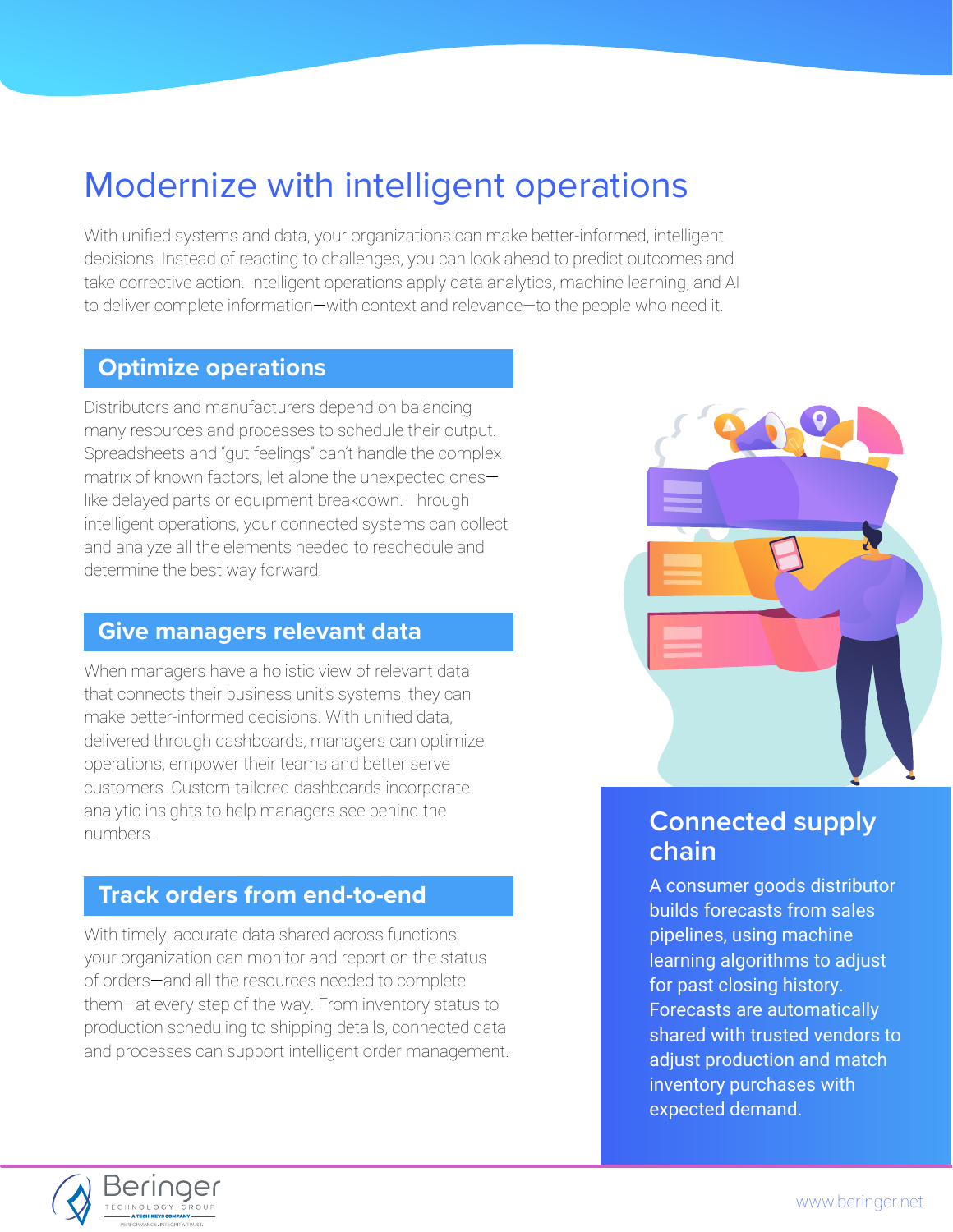# <span id="page-6-0"></span>Automate through workflows

Modern, connected software is designed to support consistent business processes and reduce the need for manual input whenever possible. Automated workflows use standardized rules to guide processes—like expense reimbursements, work orders and accounts payable—through the necessary stages. Workflows validate data, gather approvals, trigger alerts, and much more to reduce administration overhead, ensure consistency and benchmark performance.

### **Streamline approval processes**

Automate approval processes for workflows like accounts payable—or any other routine process. Through predefined rules, your system will validate invoices against purchase orders, flag any discrepancies, and send emails for approvals from appropriate personnel. If approvals are not returned when due, the workflow will send reminders and alerts.



# **Improve internal controls**

Through automated internal controls, you can ensure consistent management of transactions—like validating invoices against customer pricing guidelines. Automated processes driven by CRM or ERP software can eliminate manual data entry, reduce the number of spreadsheets, and protect against fraud.

# **Deliver consistent customer experiences**

# **Accelerated cash flow**

The technicians for an HVAC service company use tablets to collect customer signatures when they complete a job. The completed work order is submitted before they leave the premises, triggering a billing workflow which automatically computes time and materials, then sends out the customer invoice and follows up with a satisfaction survey.

Automated workflows allow you to apply rules to sales and customer service experiences to ensure consistent results. For example, the system can automatically generate a follow-up call whenever a customer is sent a quote. Or you could apply a workflow rule to alert a customer service supervisor if a work order is not completed within the expected time.

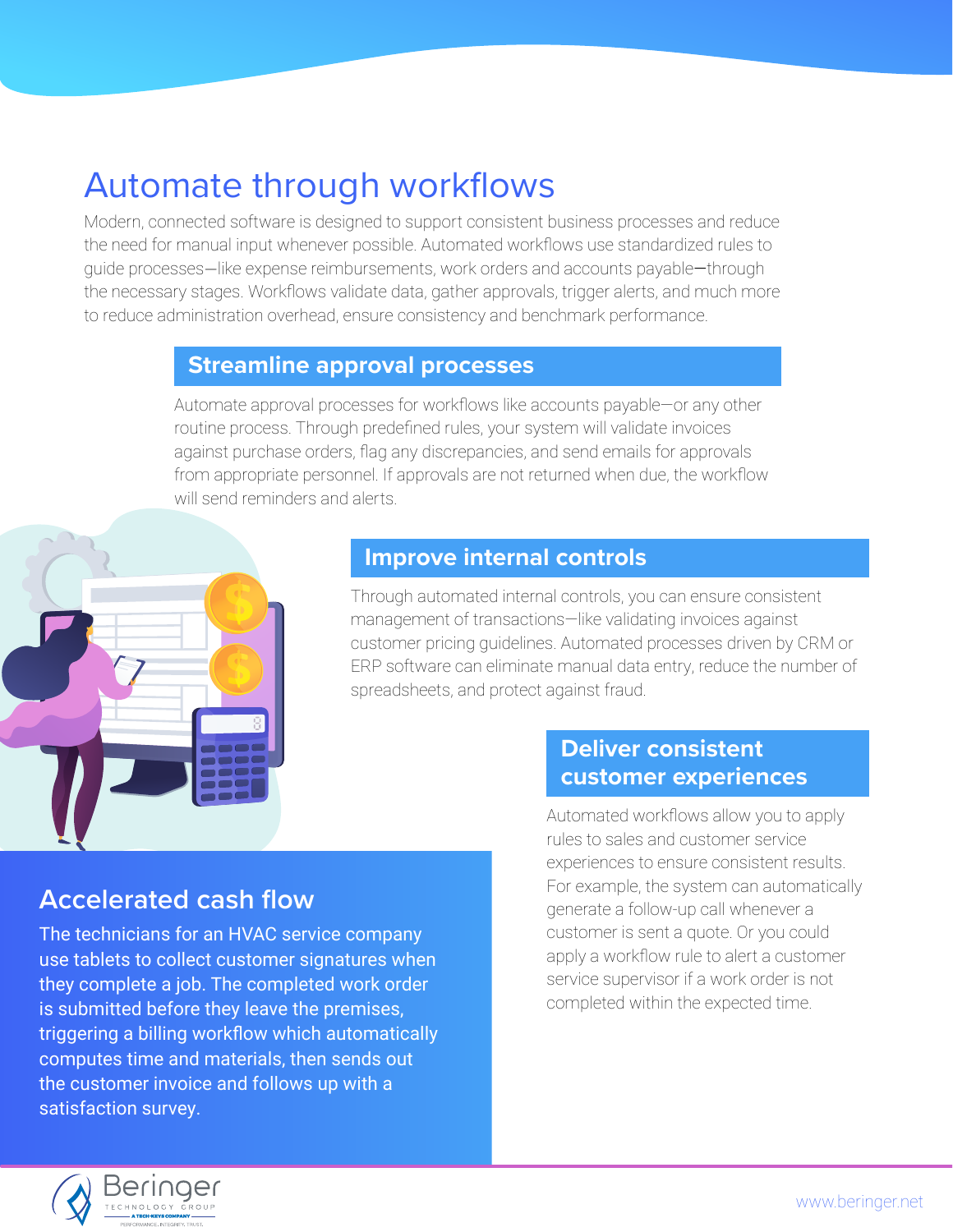# <span id="page-7-0"></span>Experience with virtual reality

Virtual reality uses 3D images and visual hardware to display a virtual world to the end-user. By combining virtual reality with business data (often referred to as mixed reality), your organization can add visual components to a wide range of situations. Technical support, training, product visualization, models, and layouts are just a few of the opportunities emerging through enhanced visualization.

### **Connect to experts**

You don't need to have an expert in the room to fix equipment when you can share a real-time view of the problem. By sharing the view of equipment through a hands-free device like Microsoft Hololens, the expert can see what the technician on-site sees and walk them through the corrective measures.

# **Improve training**

Enhance learning with step-by-step instructions that show employees how to use tools and parts in real work situations. Using holographic step-by-step instructions, you can guide employees through procedures to help them learn and apply their training immediately. When oversight is needed, trainers can connect to see what the student has done.

# **Help customers visualize products**

Through virtual reality, salespeople can show products to customers in their real-world environment. Whether it's a sofa in their living room or a machine on the production floor, you can help customers see exactly how the product will perform in their setting. Visualizations can also be used to validate designs before production begins to identify issues and find areas for improvement.



# **Remote support**

A medical equipment manufacturer ships a Microsoft HoloLens with every machine to enable faster training. Working remotely, the manufacturer's technicians can train their customer's operators and provide ongoing support "as if they were there."

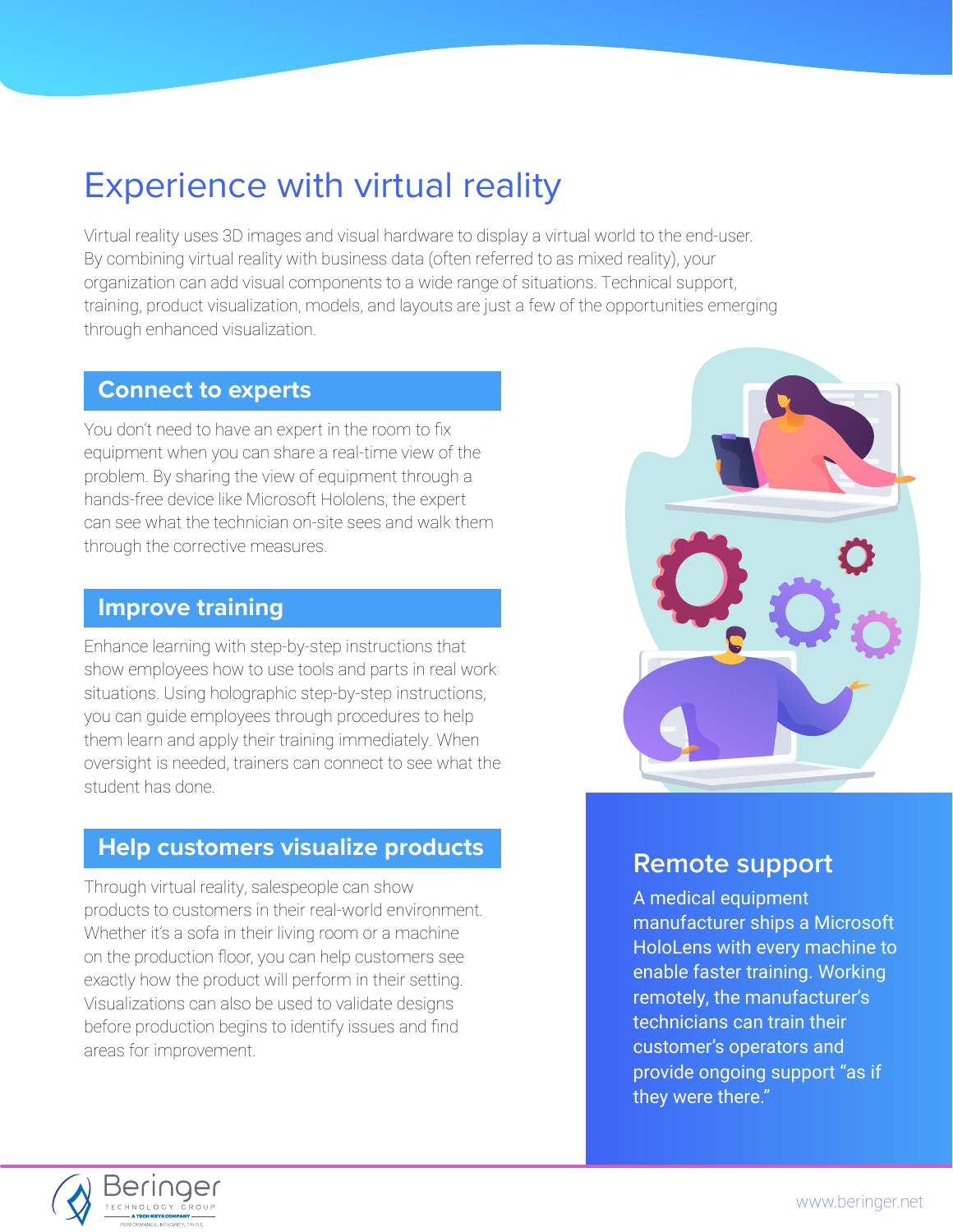# <span id="page-8-0"></span>Empower employees with information

To keep up with the expectations of a tech-savvy workforce, you need to adopt modern systems that support and connect your employees. Day-to-day tasks like scheduling, expenses, PTO, and benefits should be easy to access and manage online. Recruiting and onboarding should use the latest technology and tools to impress the people you want to attract.

### **Streamline employee experiences**

Use self-service portals to allow employees to track time, PTO, training, and certifications no matter where they are working. Use automated workflows to help remote employees stay connected and productive. Support collaboration through internal document and conferencing applications.



Your human resource systems should connect information across departments to support a culture of collaboration, inclusivity, and transparency. Provide visibility into open positions and career paths for all employees. Ensure leave and absence policies, including flexible working and leave carry-forward rules, are applied equally and consistently across departments.

# **Simplified time sheets**

A software development company simplifies employee time entry with AI assisted time sheets. Time entries are pre-populated with project codes based on activities gathered from the calendar, emails and other apps to improve accuracy and reduce manual entry. Employees can adjust entries easily and submit.

### **Optimize your teams**

Use interactive analytics to identify employee skill gaps and address them by creating learning courses. Offer courses through an interactive, collaborative learning portal to build a sense of community around learning. Facilitate collaborative performance reviews to ensure employees get feedback to support their progress.

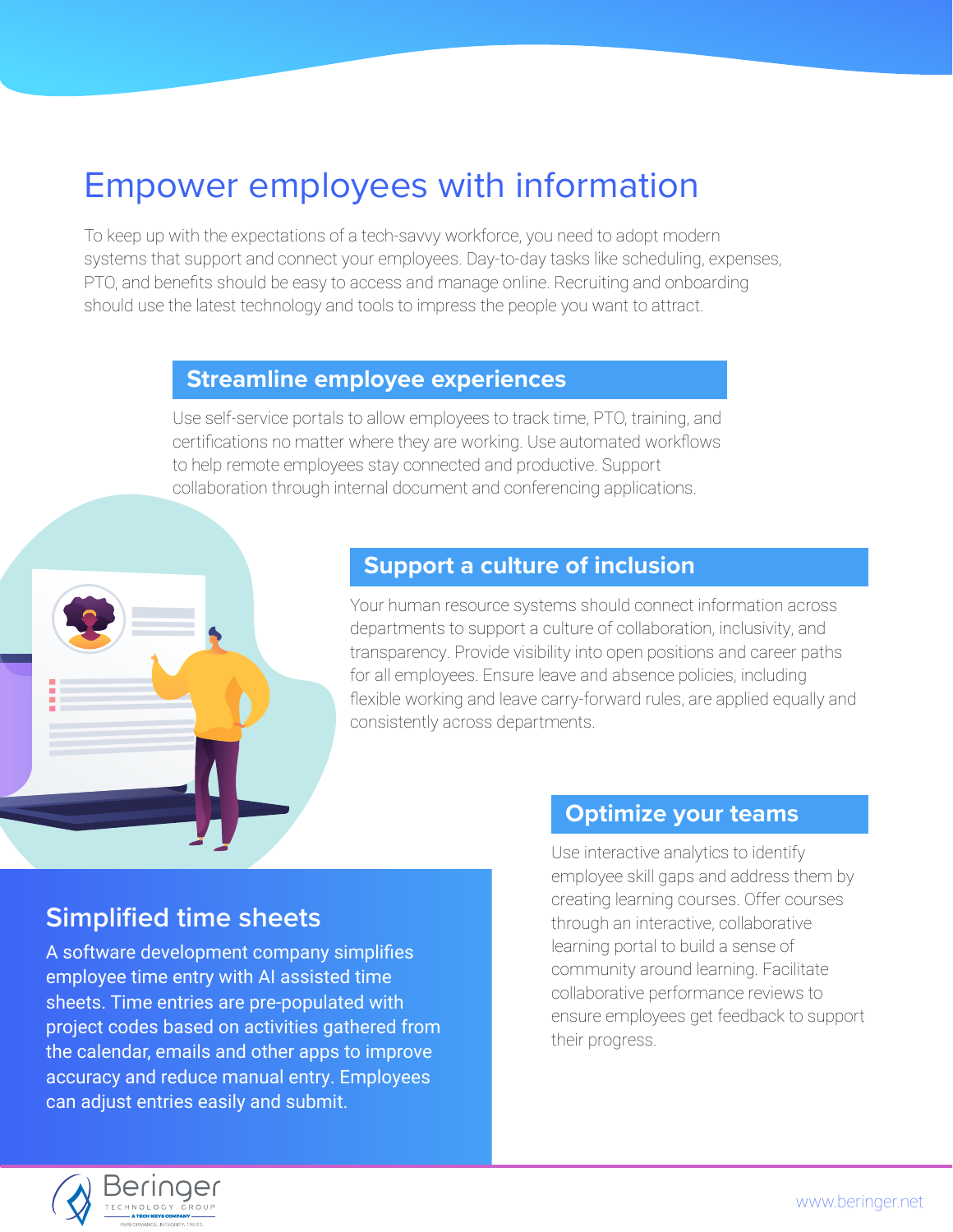# At Beringer Technology Group we continually grow our technical knowledge to support our customers in their business journey.

You've just finished reading about exciting new trends in technology that can enhance your business success and employee experience. Interested in learning more? Working with a team of experts will help you to gain a deeper understanding of how Next Generation Technology can increase efficiency and transform your company. Our team can help you to leverage the benefits of AI, IoT, business intelligence and more, to take your company to the next level.

# Next Steps

Our team invites you to engage with us to review your current processes, systems, and areas of technical frustration or failure. Once we understand your current situation, our we can offer solutions that make sense for your business now and in the future.

Get in touch with our team today to find out the most efficient and automated ways your business can improve and grow to support your continued success.